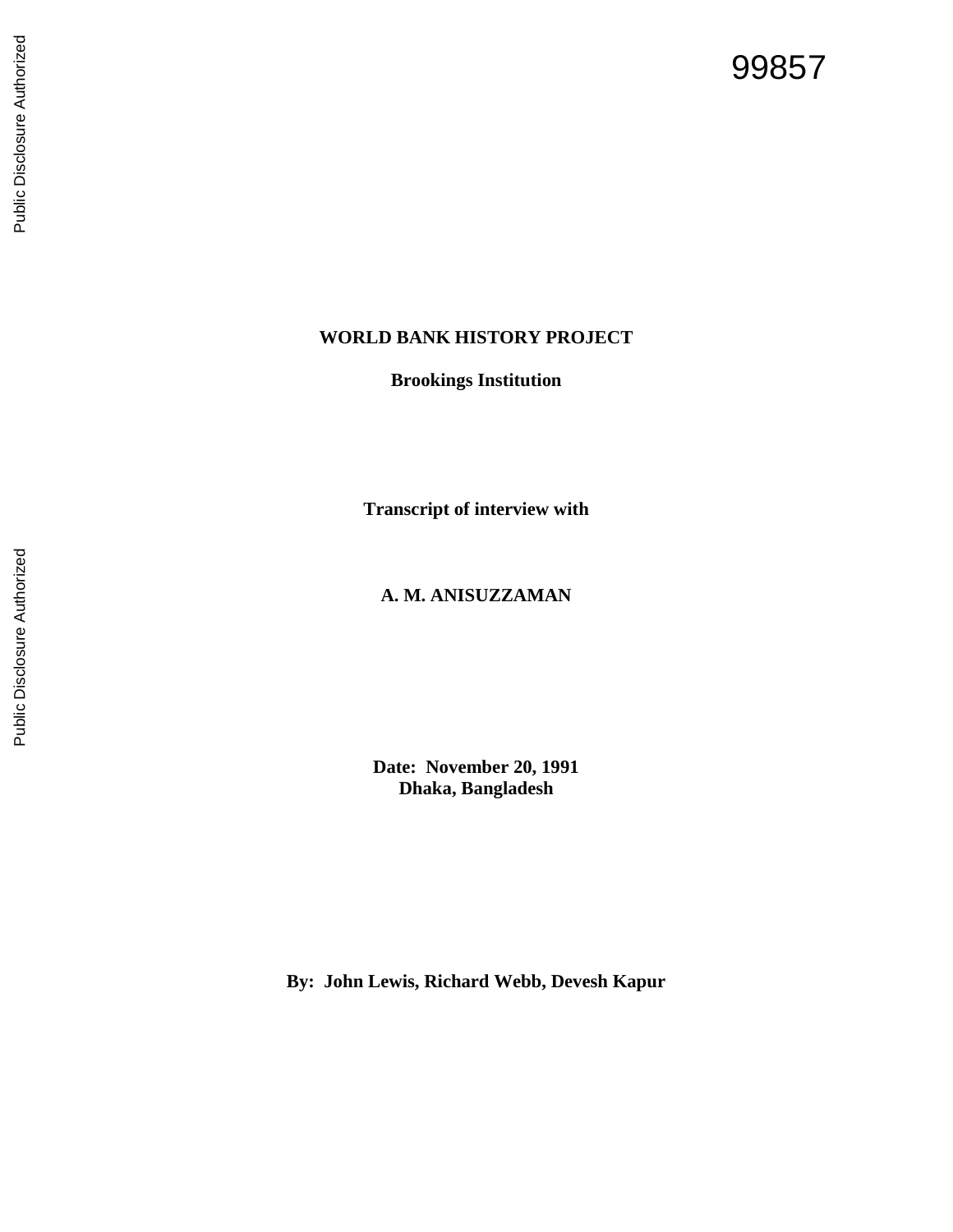#### **FOREWORD**

The following is a transcript of an oral interview conducted by the authors of the World Bank's fiftieth anniversary history: John P. Lewis, Richard Webb and Devesh Kapur, *The World Bank: Its First Half Century,* Washington, DC: Brookings Institution Press, 1997*.* It is not a formal oral history, and it is not a systematic overview of the work of the person interviewed. At times the authors discussed the planned publication itself and the sources that should be consulted; at other times they talked about persons and publications extraneous to the Bank. Some interview tapes and transcripts begin and end abruptly. Nevertheless, the World Bank Group Archives believes that this transcript may be of interest to researchers and makes it available for public use.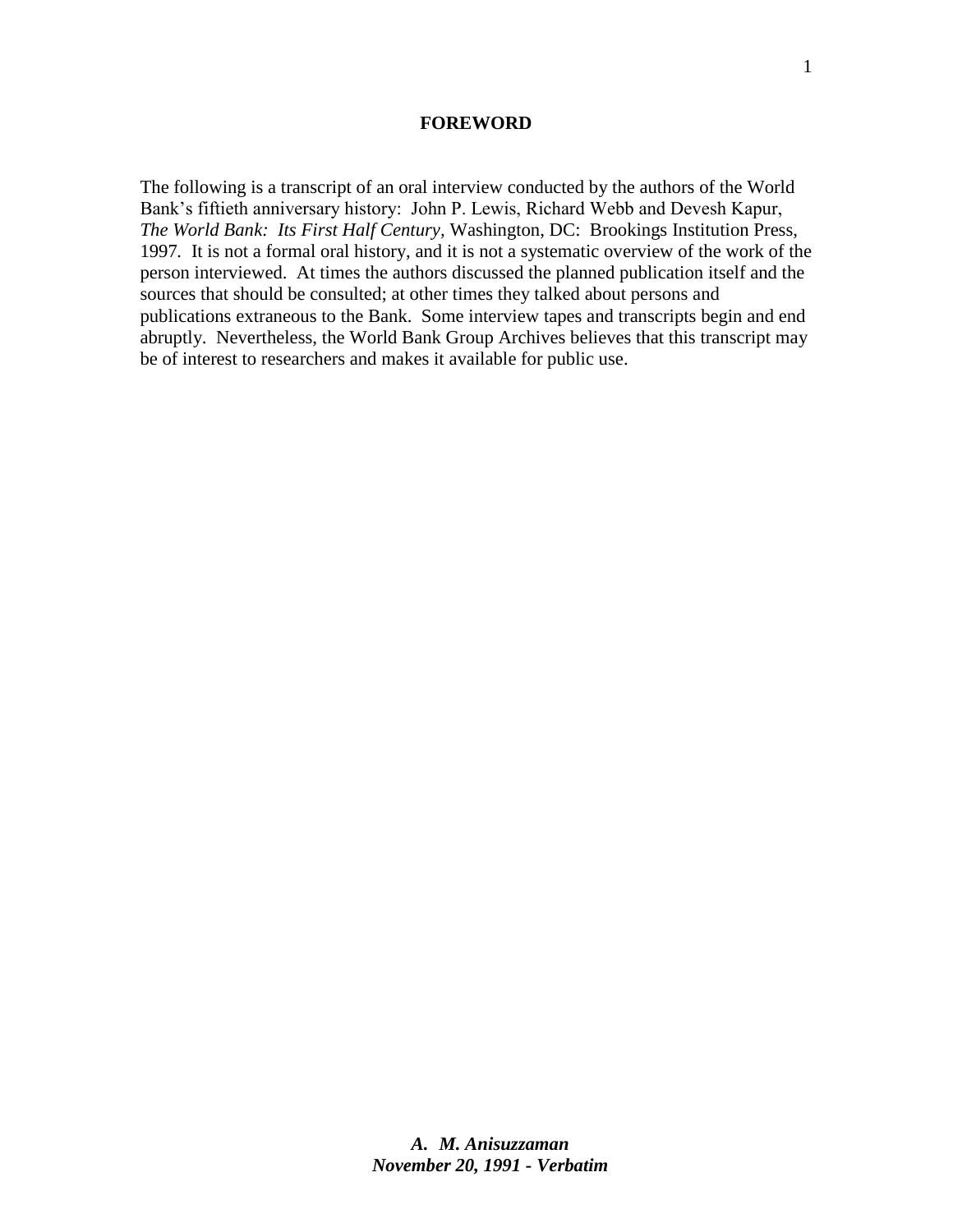#### **[Begin Tape 1, Side A]**

**ANISUZZAMAN:** First I actually came to Agriculture in 1967.

**LEWIS:** '67. I see.

**ANISUZZAMAN:** I joined secretariat then.We used to call them, actually, the provincial--the state governments now--we used to call them not the ministry but the agriculture departments. During '67, I was just joint secretary in charge of selfsufficiency program, green revolution, self-sufficiency. And then from there—I was there for a year—and then from there I actually switched over to Agricultural Development Corporation, member director in charge of [inaudible] issues. I stayed there during the pre-liberation days; for about three, four years I was in Agricultural Development Corporation.

Then there was the War of Liberation; I was transferred from here to West Pakistan. So there on the other side, in Sind, I was Secretary, Agriculture and Rural Development and Cooperative also; was there for about two years.

I came back. I was, for about a year, I was Land Reforms Commissioner.

**LEWIS:** You were . . .

**ANISUZZAMAN:** Land Reforms Commissioner. And then actually I came again, found myself as Secretary, Agriculture, in 1974-'75-'76.

Then I had some problems for a short while. For about six months I was chairman, Tele-Commission, and then after that actually I was Managing Director, Agricultural Development Bank.

#### **LEWIS:** I see.

**ANISUZZAMAN:** From Agricultural Development Bank I landed myself in Rural Development Cooperatives and Local Governments. There I was for about four, five years. Then again came back as Secretary of Agriculture, so continued there for about three years, then went to Planning Commission for a short while, Secretary, Planning Commission, for about a year, and then from Planning Commission I went to Ministry of Defense, and then again came back to Agriculture. And that, actually, that period was the most critical and the challenging, and all the controversies were picked up which . .

**LEWIS:** After you came back from Defense, which year is this?

**ANISUZZAMAN:** From Ministry of Defense to Agriculture again.

**LEWIS:** Yeah, when?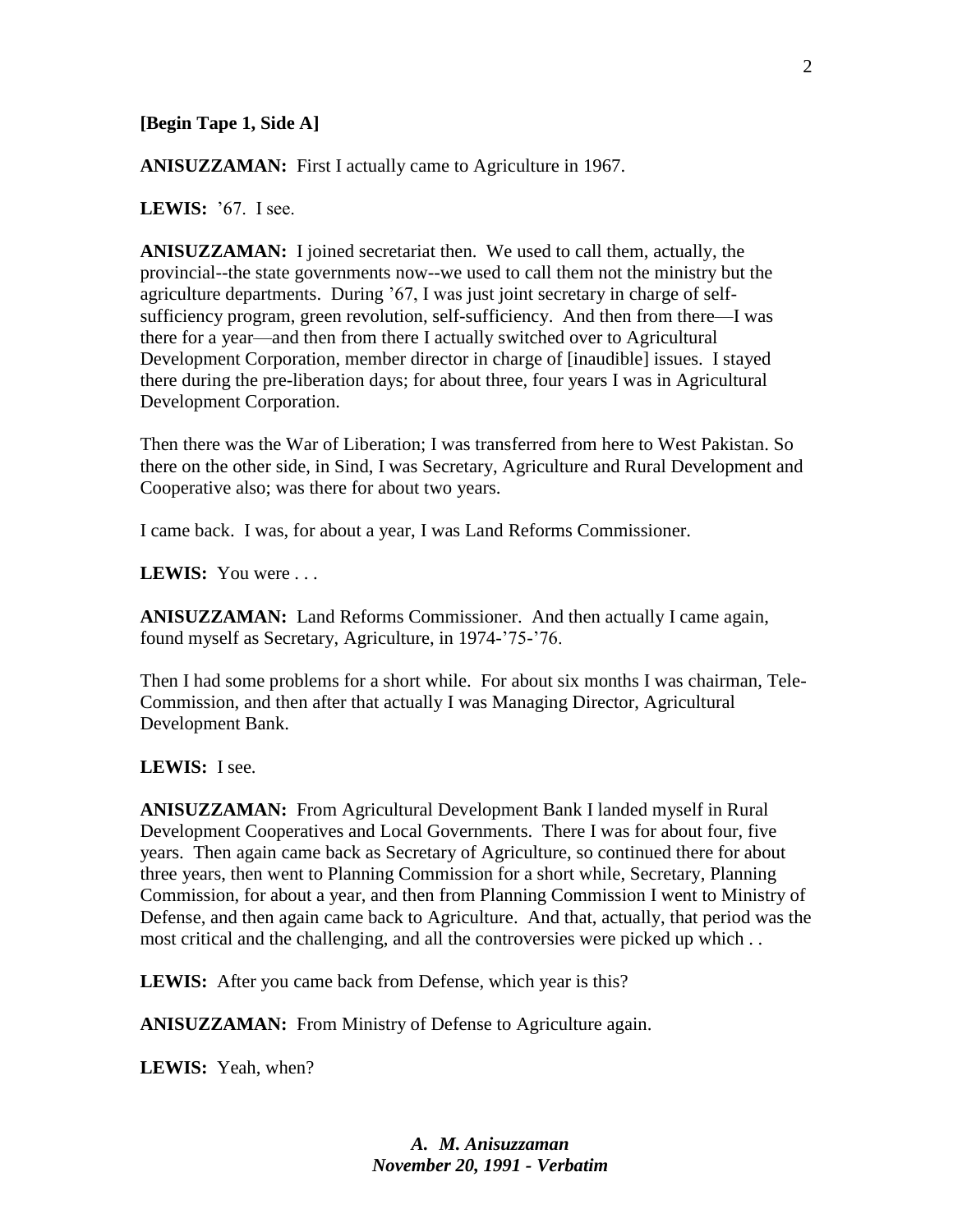**ANISUZZAMAN:** That was from '86-'88. So '86-'88 was a very critical actual year because agriculture—actually the growth rate of agriculture sector was going down like anything. So you have heard already about—that we had a review. UNDP [United Nations Development Program] had a review of how is agriculture performing, what has gone wrong.

**LEWIS:** Just Faaland was involved.

**ANISUZZAMAN:** Just Faaland was, yes, my good friend there. Just Faaland was the leader. And what can be done about. So that was the time, '86-'88.

So after--I actually in '88 I left. And then I went as Director of Administrative Staff College. And then from there I actually retired.

And meanwhile for a short, actually, that I actually left a job, I was appointed to be Ambassador to Japan, but actually I had some problems so I had to leave that job. And then I was then called as Director, Administrative Staff College, then from there I actually retired in 1990. So that's all.

So these are the critical days I have seen.

Because the first involvement of the Bank—I started with the Bank as officer on special duty for self-sufficiency program in 1967, and that was my first encounter with the Bank. And those were the days of massive irrigation expansion. So that was one phase.

Then in '74, now when I came back again to Agriculture, the Bank was taking—they had continued, actually, the interest in agriculture so they were having projects and the programs for agriculture sector. So that was another phase.

And then '82, '86 or '85, that was another phase. And '86-'88 was.

So you have found--what I have actually found for myself now—the approach of the Bank, '67-'74, then '82 and '86, the approach was actually all totally different.

**LEWIS:** It was different?

**ANISUZZAMAN:** Yes. So these were the three, actually, I have seen. And I do not know what will happen in the future because we are passing '88 after this review, sector review. In '88 we are passing through that period after the review. So this is actually this is my background.

LEWIS: How did these approaches differ, the Bank's approaches?

**ANISUZZAMAN:** Now, in '67 we have not been talking--actually I compare '67 and the subsequent with the exception of the '86 one. It was different—'82 that it actually started, actually in '82, actually during this phase. Now what I actually came back and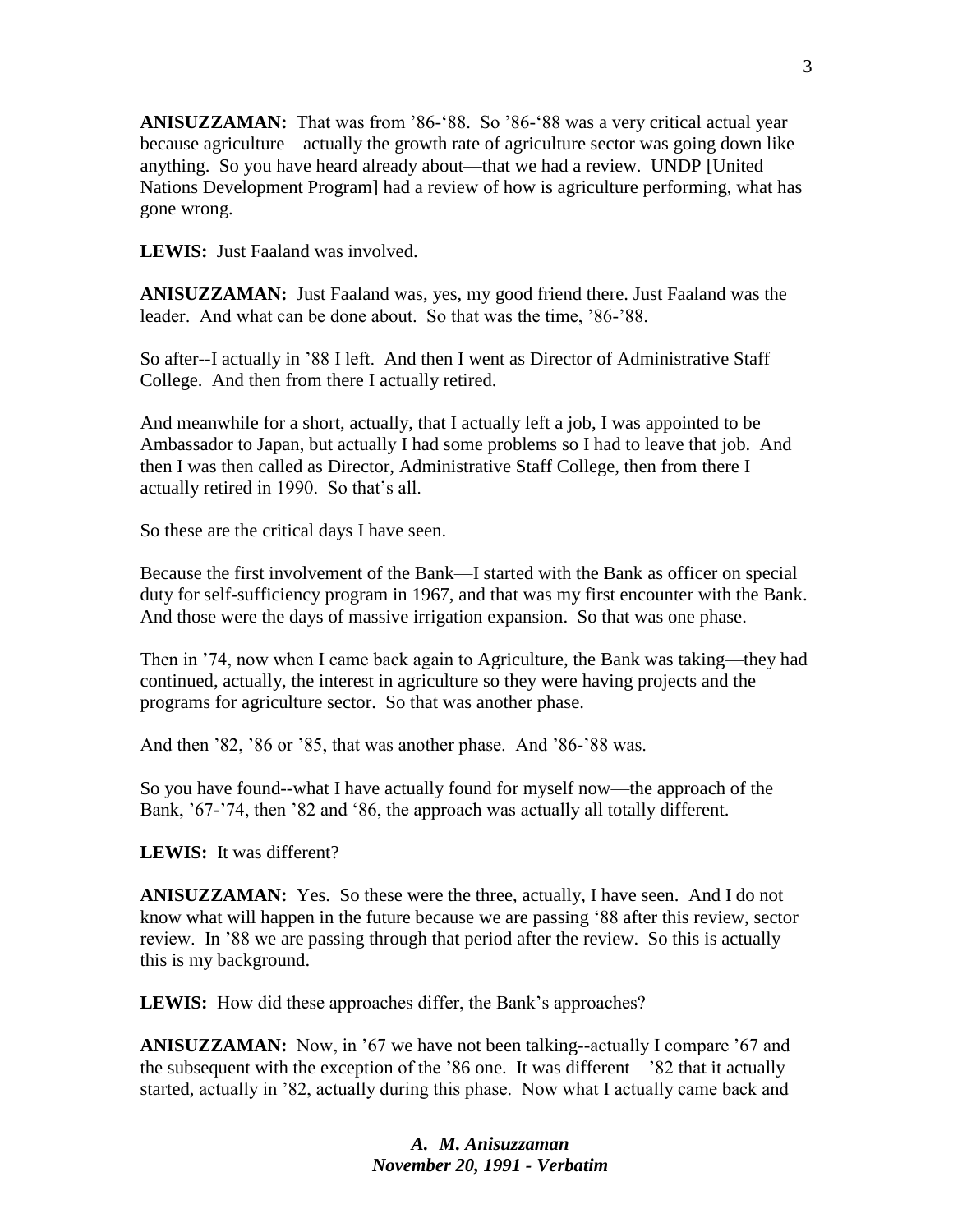then actually what I found. The philosophical approach now, conceptual, actually, the framework, that was actually altogether different. It was more of a projected in '67, '74 now, it was more of a projected. In '67 now we were actually thinking in terms of expanding our irrigation, rapid expansion of irrigation for winter, safe agriculture during winter seasons. So we were talking actually project formulation; we were formulating projects for the first series of irrigation equipments.

So I was not actually used to the words, what you call actually the "conditionality." Those things were not very much there. The engineers used to come—I do not know if you have any engineers in the company over there so I'm not actually casting any aspersions on those—so they used to come, we used to talk more about the engineering specifications, what should be the specification of the pump, this type of thing, more often technical things, actually, we were going more into the technicalities of engineering technicalities, if I can put it like that—we were going more into that. So the conditionalities, actually we were not used to this type of expression now, neither in '67 nor in '74, 'til we actually now—and that, actually, we were not—it was not very, very loud in 1982, but they were already there. The import policy credit, actually, which used to come from the Bank now, and the conditionalities used to, and those conditionalities- when I recollect my thoughts in tranquility now what I actually find that the conditionalities were already there now and they have taken a final, actually, the form through your structural adjustment, this, that and the other, in '86.

So from '82 actually there was a significant shift, that you were not providing actually the credit for actually the project, for the purpose of buying actually hardware from abroad, for the purpose of building construction, this, that and the other now. But we were actually cost-sharing philosophically and conceptually; the Bank was cost-sharing the desirability or otherwise of many of these things, that what should be—their policy, of course, now if I may again [inaudible]—so this changed now in a broader way, what I may say, that in '67 this was more of a projected.

**LEWIS:** Projects, yeah.

**ANISUZZAMAN:** Meant particularly for the purpose of hardwares from abroad and then we can substitute local expenditures on construction of infrastructural facilities for the use of those hardwares within the country. So that was the basic thrust in the field of 1967 right up to 1982. It became more prominent in actually '86, but now from '82 onward now—'82 it was coming very quietly.

We had not realized—I had not realized—I actually understood actually the implications of the cost of substitution. Is it desirable? In '82 now I perceive that we shall have to gradually withdraw subsidy both from irrigation, seeds, from all the agriculture industries, then the task for actually the privatization, that we shall have to gradually move for the privatization of this agricultural input trade. This was in the hands of a public sector organization, Bangladesh Agricultural Development Corporation. So when the Bank started raising these cautions now, raising the actually--questioning, the Bank was questioning the desirability of keeping it in the hands of a public sector agency, the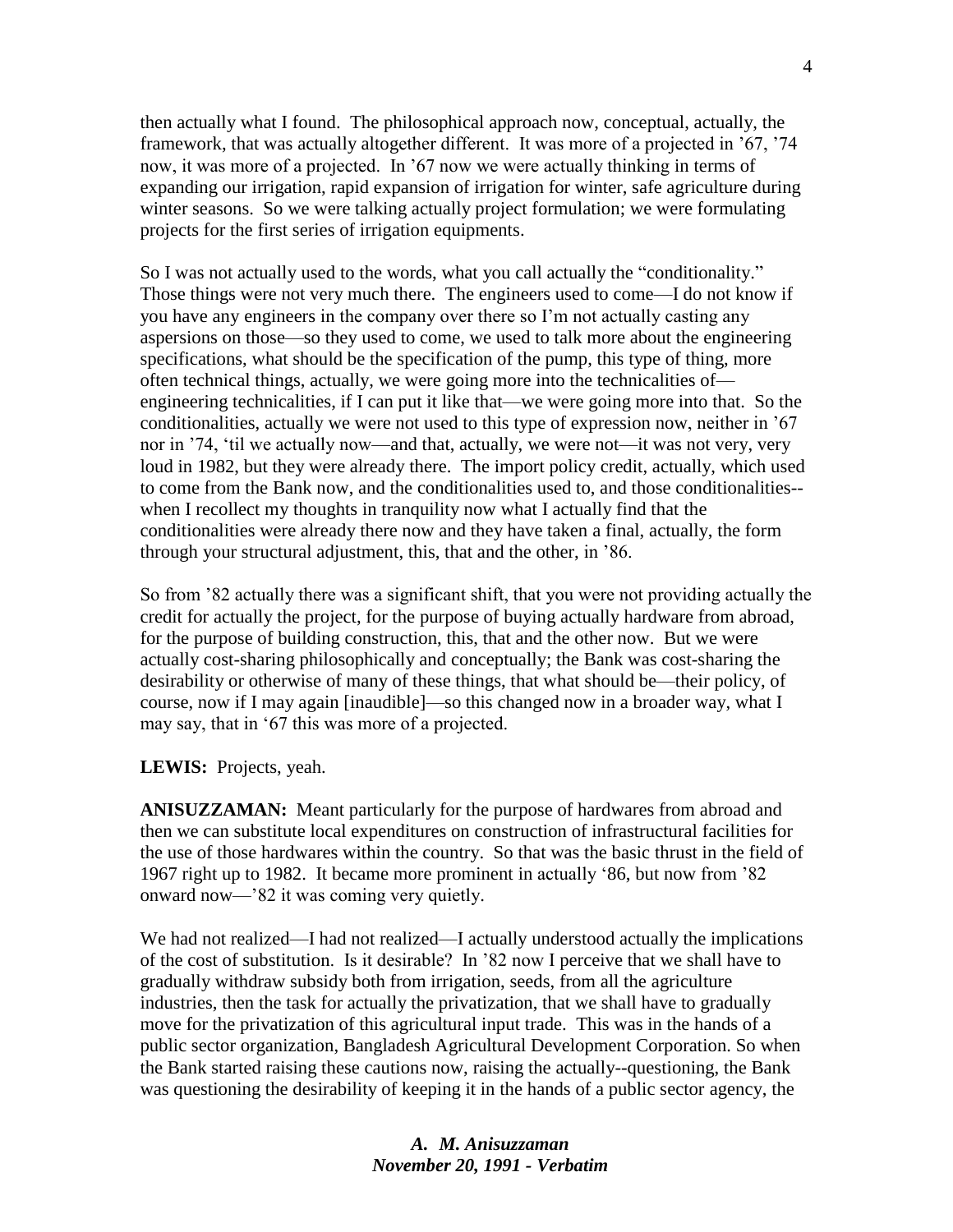distribution of agricultural inputs, then the question of subsidy and all the philosophical issues were coming. So this is the difference, if I'm actually—so the difference between '67, the qualitative difference between the '67 and '82 was this. So this is actually just to answer your question.

## **LEWIS:** Right, right.

**ANISUZZAMAN:** This is actually what I have—we have seen.

Now, if you actually [inaudible] what is your claim: now what was actually the impact. '67 onward now, when we were in that phase now—this is my again, because now the Bank, my friend, you should go and talk to Frank in the Bank now because I have been working with Mister Frank Thornley for a long time now. Now it is—you can very conveniently--by "you" I mean actually not you; I mean the Bank was actually the, foreign actually the, persons, foreigners interested in the development of Bangladesh who can actually very conveniently shift you, change your position. But it becomes somewhat difficult for us now, nationals, to do it because we are very much in the thick of the things now, socially, politically and otherwise. And definitely as a bureaucrat—I'm a bureaucrat and I should not have but I cannot—I do not work in a vacuum. I shall have to always keep these type political realities, social realities. And it is not a crime on the part of a bureaucrat now, a member of the permanent bureaucracy now, to have some sort of social and political philosophy of his own. That is very strong, person to person, from Secretary to Secretary, but we used to have this.

So that the Bank has changed. This is what actually I now [inaudible] whenever I meet now Frank now I tell him, "When I was in rural development we used to . . ."

Now we had a number actually of joint commissions now: for minor irrigation with the Bank, for agriculture credit and what was the—for agricultural extension research and other things. And we have jointly signed that we have--we have argued over a period of six months, one year now in the commission as what should be the appropriate approach for Bangladesh for the development of cooperatives, for the growth of agricultural credit and also for the growth of the agricultural sector. We have argued, but we have adopted a particular type of policy now and then made a number of recommendations.

Now what I find and actually what I actually started finding in 1982 onwards now, particularly from 1986 now, that there has been a significant departure on their side, but we were actually sticking to our—that the old approach is likely to be useful, more appropriate and in that sense more beneficial for us on the question of subsidies, on the question of privatization of agricultural activity, input distribution program, on the question of institutional framework, now, for providing the backup support for the use of hardware, this, that and the other.

So what Frank actually tells me nowadays that he has--there is nothing I actually whenever we meet now I just ask him, "This is what you have, we have agreed, and this is what you have prescribed and this is what we have gone for. Now all of a sudden I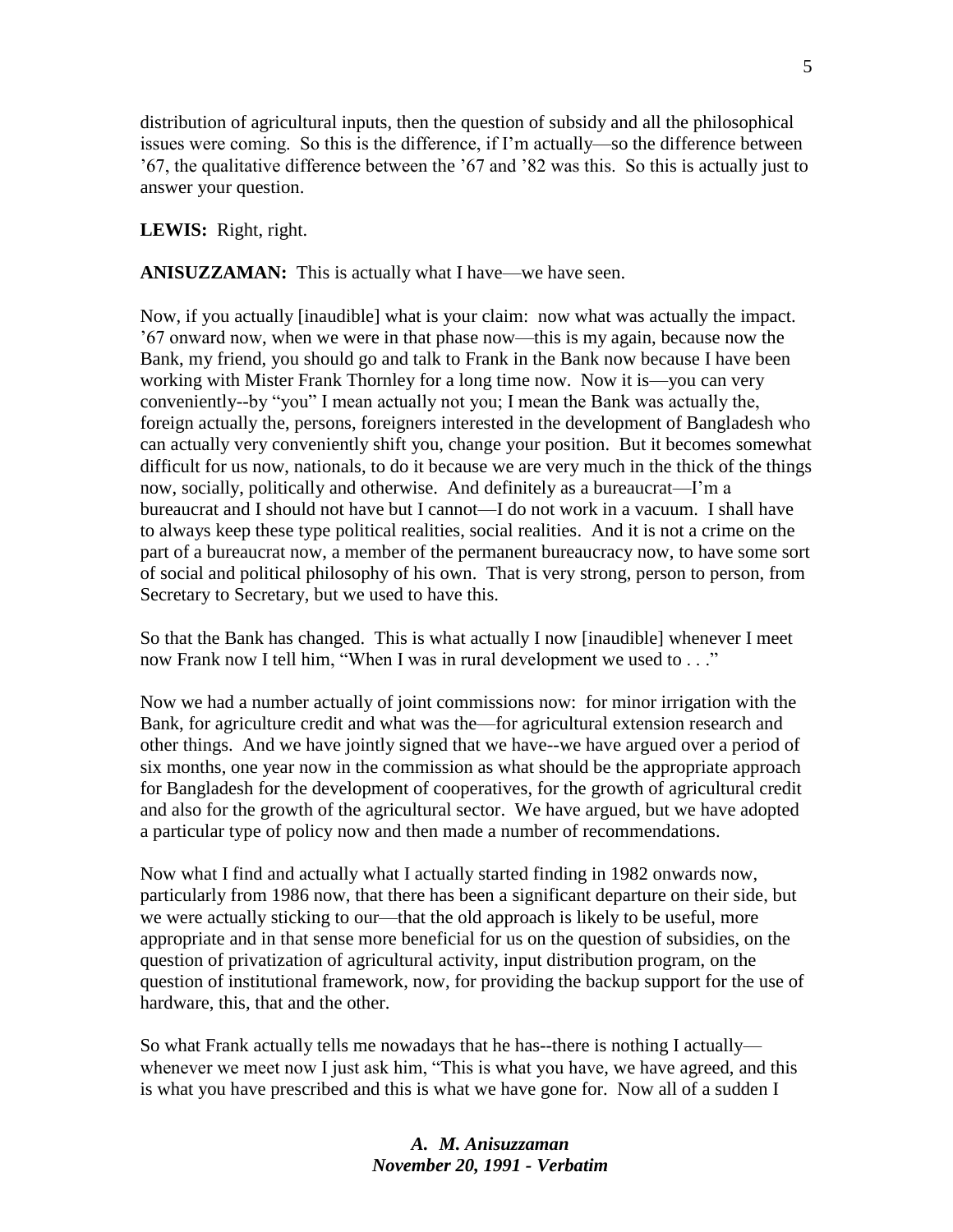find that you have changed your position, and you are coming up with a new set of recommendations, policy recommendations," putting in a straightforward manner.

So he says, "There is nothing wrong. The world changes."

**LEWIS:** Can you give us some examples?

**ANISUZZAMAN:** I'm coming to examples.

Now, I'd like to begin with the last one. In 19—I was not there; my good friend, you may have heard about [A.Z.M.] Obaidullah Khan, he was also; we were colleagues now and then he became the Minister also for Agriculture. So Mister Obaidullah Khan, he was then—he succeeded me as Secretary, Agriculture, when I was in Rural Development, Cooperative and Rural Development.

Then World Bank actually came up for agricultural extension (I'm picking up the specific example here): agricultural extension. We were very—actually we were aware of that agricultural extension plays a very vital role in income generation. [Inaudible] the information appropriate type of technologies, but dissemination of that technology to actually the poor farmers or the subsistence farmers, small farmers in Bangladeshi context is a very important initiative. So we were actually clamoring, so when I entered Agriculture in 1966, '67 we were aware of the deficiencies, weakness of agricultural extension services here in Bangladesh which we have inherited from the colonial days. And then we are not very sure now as to how the situation can be corrected. We were just actually thinking about it.

Then came the World Bank's—actually, there's some who was then my good friend, actually was the Resident, Leonard Weiss. He actually told me the Bank has adopted a new approach for agricultural extension, the T and V [training and visit] system, the [Daniel] Benor's method. And he actually handed over a few, a couple of, actually, the literature, a small type of brochure . .

LEWIS: Yeah, Benor and [James Q.] Harrison's . .

**ANISUZZAMAN:** The Benor-Harrison's newspapers now. And initially I was also credited. I said, "Look, is it also possible for us? Mr. Benor is working now right across the border in India, in West Bengal and Rajasthan. Is it possible--I feel quite excited about that program." It was very simple. And I actually thought at that stage that we may have found the answer, very simple type of answer for a complex type of situation over here. And since we have comparable situation, socially, politically and otherwise, there in India and here in Bangladesh now, then we would like to get the benefit out of that one.

So I requested. Mr. Benor came, and then we were thinking actually of adopting that actually system for here. I was then in—actually I was holding, actually, in two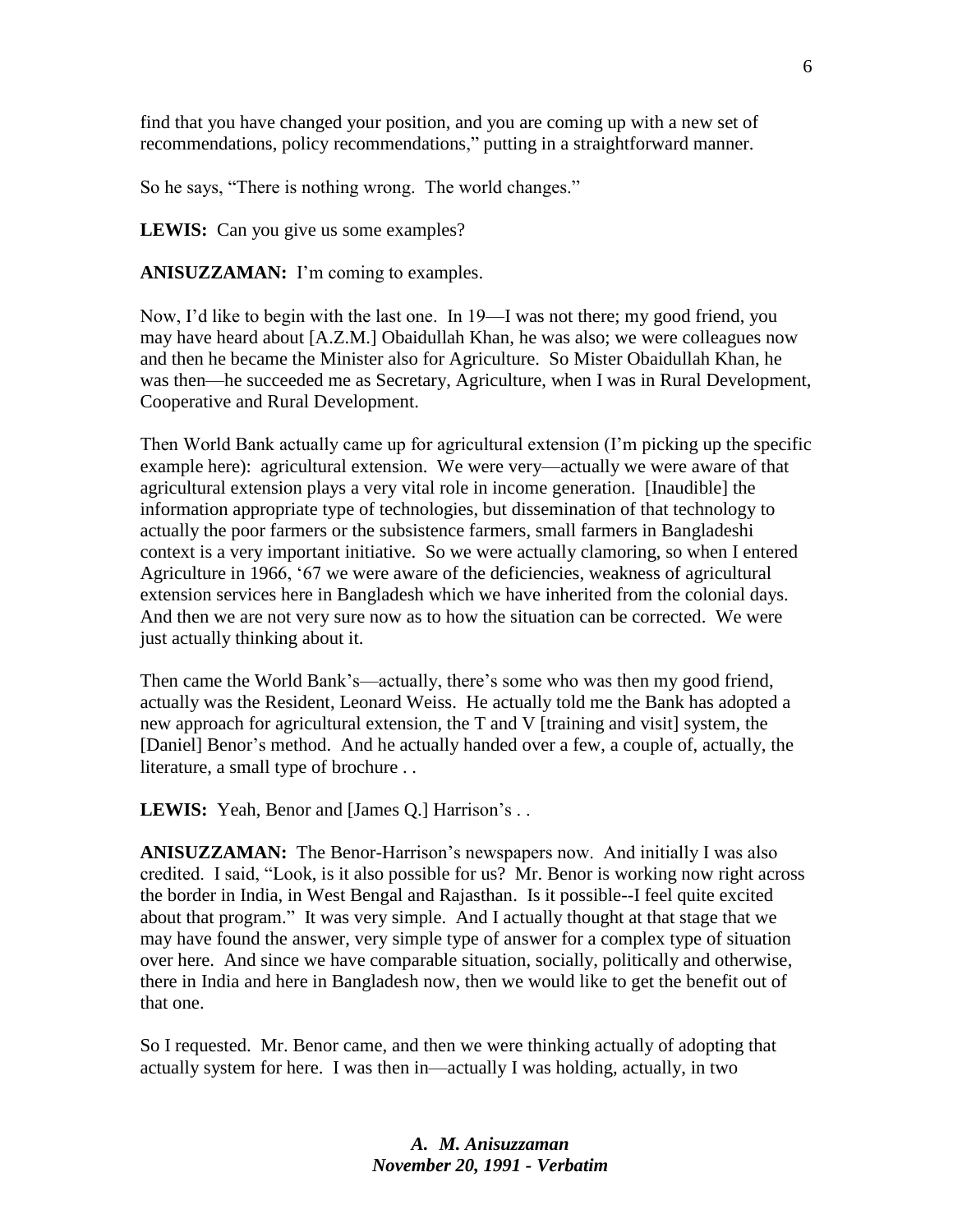capacities. I was--for some time I was Secretary, Agriculture, and Chairman, Agriculture Development Corporation, also.

**LEWIS:** This was about '76, '77?

**ANISUZZAMAN:** It was in '75, '76, '77, yes.

And then in the meantime Mr. Benor came, and then he spent about seven days over here. And then we are thinking--then when we actually went into the details of the whole thing, now, then actually something was cropping up into all that we cannot actually blindly imitate and transplant that from there, Mr. Benor's system, right . .

**LEWIS:** Excuse me. You had the Comilla model.

**ANISUZZAMAN:** I'm just coming to that. That Comilla model, actually that was uppermost in my mind. So the Comilla model, if you have, you must have--actually the Comilla, Mister Akhtar Hameed Khan, because I had been actually now brought up in the agriculture and rural development by him. I was very--actually, in '67, actually I was actually telling him, "Actually I am a disciple."

#### **LEWIS:** I see.

**ANISUZZAMAN:** And I actually agreed with quite a few things. I used to argue a lot with him, and then he used to actually tell me that, "You are committing mistakes, serious mistakes. Now I will not argue with you because you will tell me that I am from the other side, West Pakistan, so I want to hold back." But he used to tell me that, "The time will come. You will repent for it." And I repent, really, actually, repent today that what that old man actually told me was actually—he was right and I was wrong.

I would like to tell you that what was that specific case now. So agricultural extension. So we were actually taught the Comilla model of agricultural extension. Definitely it was the typical model. You may have your views that which one is better, which one is more—it is—don't, actually, theoretically we should not actually come to the question of good or bad, better or best, but which is actually better for our situation over here, because that man, he developed his model—you might be knowing it—after spending about twenty-three years now, working now. It actually has not grown now—it has not fallen all of a sudden from the heaven now.

And it was very difficult for him because we demonstrate we actually believe in what now. We believe in actual deliberations, this is actually what our religion actually teach you. You meditate. And this is actually in the Eastern culture [inaudible], in the Indian culture also you will find that if you want to find the truth now you must actually retire, either into the forest or into--our prophet actually then retired into the cave and actually isolated him from the normal actualities of real life and then actually the truth was revealed. And this is how actually the old Indian [inaudible] actually were. They were meditating now in the forest now, and then they were finding truth. So—but this is very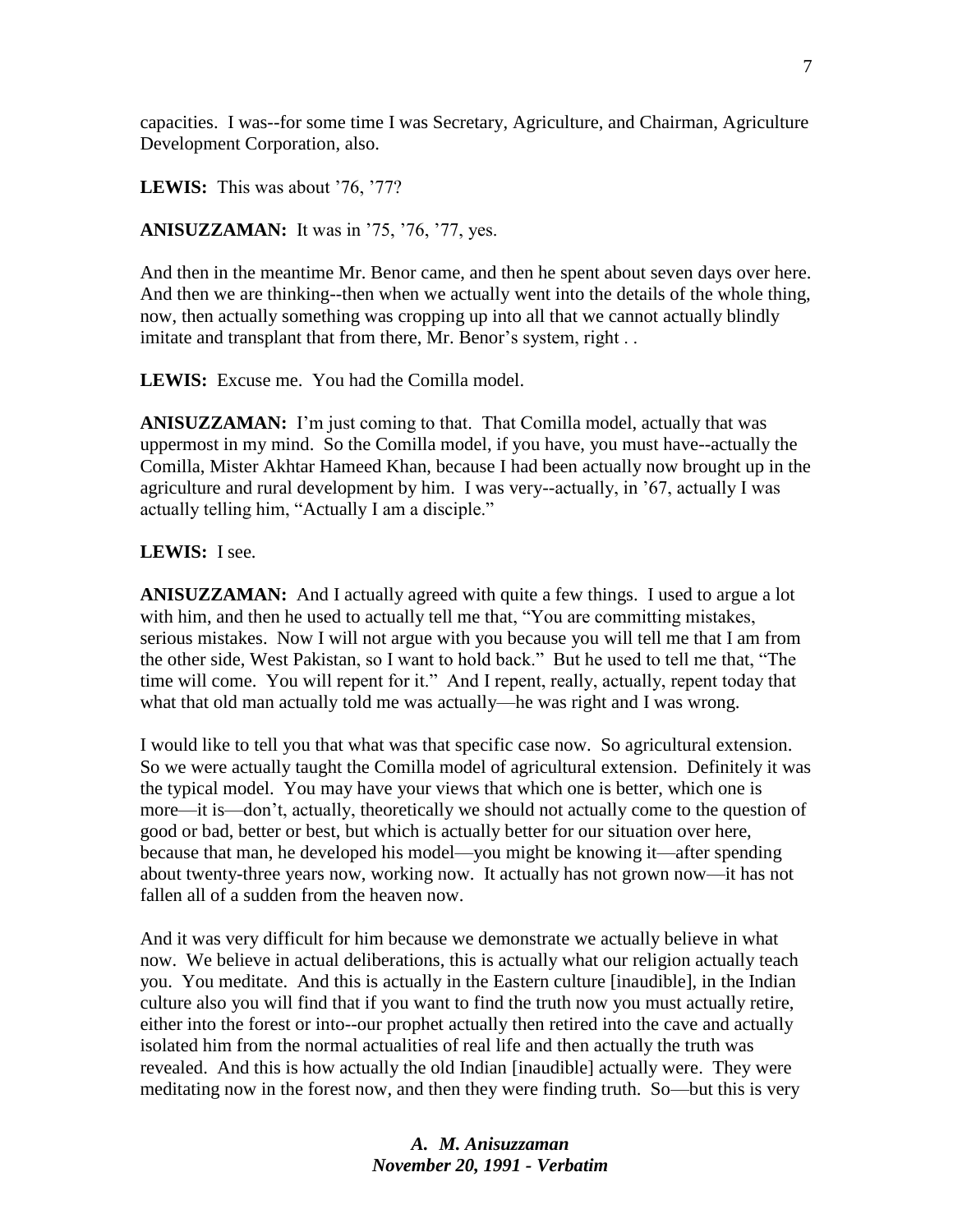difficult. You actually do not pick up truth now. You walk between the realities of life and then the empiricism, the empirical approach for finding the truth is very much missing. But that [inaudible] tell things to us now.

That what I'm driving at now, that Mister Akhtar Hameed Khan thought the development of—he's actually the model now. He has worked for a long period of years now, from the grassroots level. He was actually working as the primary school teacher; he was then the headmaster of village school now. Then actually he worked there as the principal of Comilla College now. And for what a period of years now, he actually thought that he had found a suitable—he actually used to tell me that, "Yes, I have found that what is the problem of Bangladesh. What within East Pakistan? What is the problem of Bangladesh? And then I have actually found that this is the key, I'm set up that I have worked, I have understood the farmers, I have understood the middle class, actually, the farmers I have understood actually this, and this is actually what is socially, politically, and culturally in our [inaudible]." So he developed his, actually, the Comilla, actually, the model of extension.

You will find a very good admiration for that; Michigan State invested series of lectures delivered. So one lecture actually or three or four actually series are given on, "What is this Comilla model of extension, and how does it actually differ from the Western actually approach for agricultural extension?"

So when we were discussing—when I was discussing this thing with Mr. Benor, so that was actually—so I was having some reservation about that. Yes, some basic, actually, the points, the basic truths are there, but that truth will have to be tailored, that shall have to be adopted for my purpose over here so that culturally and politically I can assimilate actually that thing also over here. So at that stage actually I left.

And then what happened now? Then actually the World Bank now--I am actually with an apology now; I am actually using very hard words--actually pushed the project as they found it, pushed it down actually our throats now. I used to record--[inaudible] and then Dr. Fasih UddinMatab was the minister in those days--so I used to be called occasionally report—when they were formulating the project now for the agricultural extension.

I remember Guy Hunter used to come as the consultant, also. So I used to actually tell, "Look. One thing, that you are telling us for the development of the participants we actually [inaudible] agricultural extension. But the project actually you are actually giving, it is not—it is actually top-down type of approach, even making the agricultural extension bureaucracy more. And the element of actually now the participation will be, is likely to be—I'm afraid it is likely to be lost."

Because there again also again I actually, what Akhtar Hameed actually taught me now is that there is something basically wrong with our educational system over here. Our educational system is what? One of my university teachers actually told me that after he had seen my actually tutorial script now in sociology, he called me one day and told me he was very happy that actually "You have actually quoted from James Frazer, this that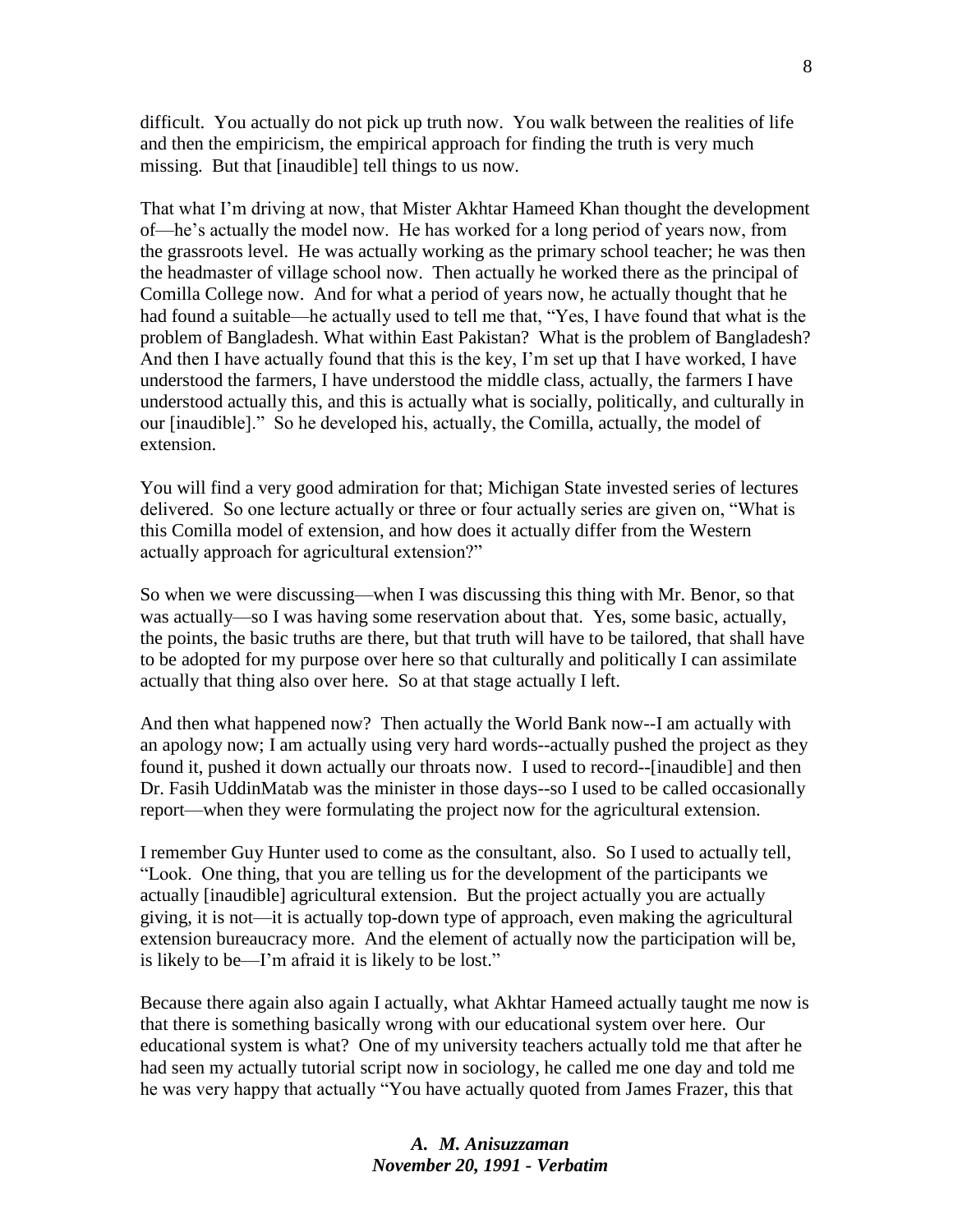and the other, Gordon Childe, so this is good. But I advise you for one thing. So you continue to do this thing, but if you want to actually do well, get a good class in the university examination, then you shall have to prepare yourself also accordingly." Our actual system of examination is such now that I call it actually the "commit and homage."

### **LEWIS:** Commit and homage.

**ANISUZZAMAN:** Commit and homage. So he actually told me that, "You will get three hours. Now there will be five questions. And now if you actually now—lost and if you do not come prepared—at least put three actually down, answering three questions. You must be ready and you must answer them; you must commit; almost actually you must prepare notes. And for the preparation of the notes you must find out who are the best boys, collect notes from them, and then prepare your own note. And then you must be ready, actually you must memorize almost everything. And first three questions now you must actually answer them. And the other—you actually fiddle with the other two questions, so you are out of wisdom and use this, that and the other. I have actually the [inaudible]."

So I said that, "I know, we know how bureaucracy works. So if we build up a bureaucracy like this, the total participatory aspects would be lost."

I tell you actually how it has been lost, what was that. In 19—old days now, what was before this, actually, the new system was introduced, T and V system, we used to have- the total, actually, the strength of the agricultural extension directorate was somewhere in the region of 7000. We are not managing well, but there are other reasons for that. That was—7000 may have been raised to 14,000. But by a single stroke of pen now, through actually this, the project Agricultural Extension I, and now we have entered into a third phase. And now Frank Thornley—he was also a party to—this is what I actually, I try to tease him now, "You actually said they raised it to 35,000."

## **LEWIS:** 35,000.

**ANISUZZAMAN:** 35,000. And actually brick and mortar, the cars, these new, actually the . . .

So I actually said that, "This is becoming a top-down type of thing. And then again this is becoming--it will actually end into a bureaucracy. And the bureaucracy now, whether this is an engineering bureaucracy or the agricultural bureaucracy or the general bureaucracy, this is all with the Bank, because you know actually they're [inaudible] will start operating there. And then you won't have the reserves. Now, Mr. Benor's now actually—this is actually theme. We are not likely to understand that theme well now. And that is likely to be lost." And exactly this is what I feel now that has been, because during the subsequent days now I actually have—a young lady used to come for the periodic evaluation of those projects. I used to tell her--because then I came back in '82; we were then having the second phase of agricultural extension--I used tell her . .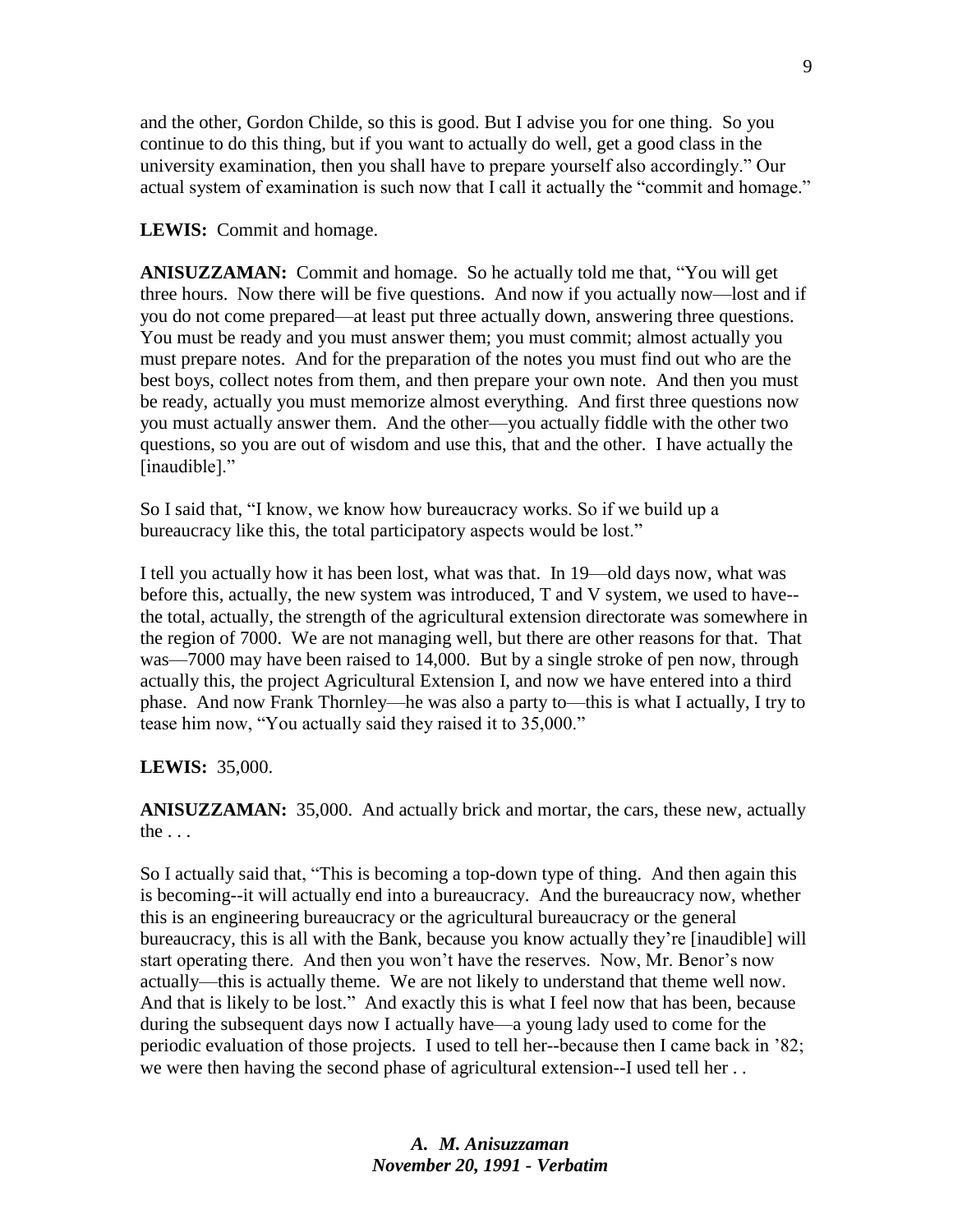#### **LEWIS:** [inaudible]

**ANISUZZAMAN:** . . that, "What do you actually now leaving in the [inaudible]? This is actually my desk. Your project; you have a number of objectives in quantitative terms that this will happen, this will happen, this will happen. But when I go actually in the field, I'm telling you that I have [inaudible] I am [inaudible] man, but I actually feel very confident now about one thing, that I have not learned agriculture from the Western textbooks now. I have actually now—I have been moving around because I was not a desk-bound Agriculture Secretary now. Most of the time I used to actually spend in the field. And from there actually I have actually—if I have actually now found any wisdom, learned anything, then I have learned it from the other end, not from the university end or from actually the consultants or the advisers actually there now. I have actually learned it from the other end, from the farmers' end, to feel them now."

So I used to tell them that, "This is not working well and your objectives are not being fulfilled now. This is what actually you'll find. So what are the reasons? Have you actually attempted even now to find out the reasons for this thing now?"

I once actually I remember to have once went for the negotiation of a particular project to Washington. And then my friend [M.] Syeduzzaman was our Alternate Director in the Bank. So I was discussing this problem, and there's the evaluation and actually so he arranged a meeting with the vice president of that.

So I told him that, "This is what you are—how do you actually measure the impact?"

So he said that, "We all--everything we have, but we'll measure it after the project is completed. And then if you want actually us to measure, then actually my division will do it now and you can request and actually when the project . . ."

And so I said, "If the project, after actually the project is over, and then if you want to get the wisdom for the formulation of the second project, so that's good, that's better."

LEWIS: Was this [W. David] Hopper?

**ANISUZZAMAN:** No, not Hopper. Hopper's a good friend of mine. No, tall gentleman, he has left. It was in '78, '79.

**WEBB:** Mervyn Weiner?

**ANISUZZAMAN:** Ah, yes, yes.

So this was actually agricultural extension, year now one and two. Now this is not one. I find the very frank admission of the same. Now the next, actually, what the Bank is actually telling us today that they're heading--practically you can—agricultural support services, in this name now. They have changed the nomenclature only. Now they're coming up--for all practical purposes it means what is agricultural extension.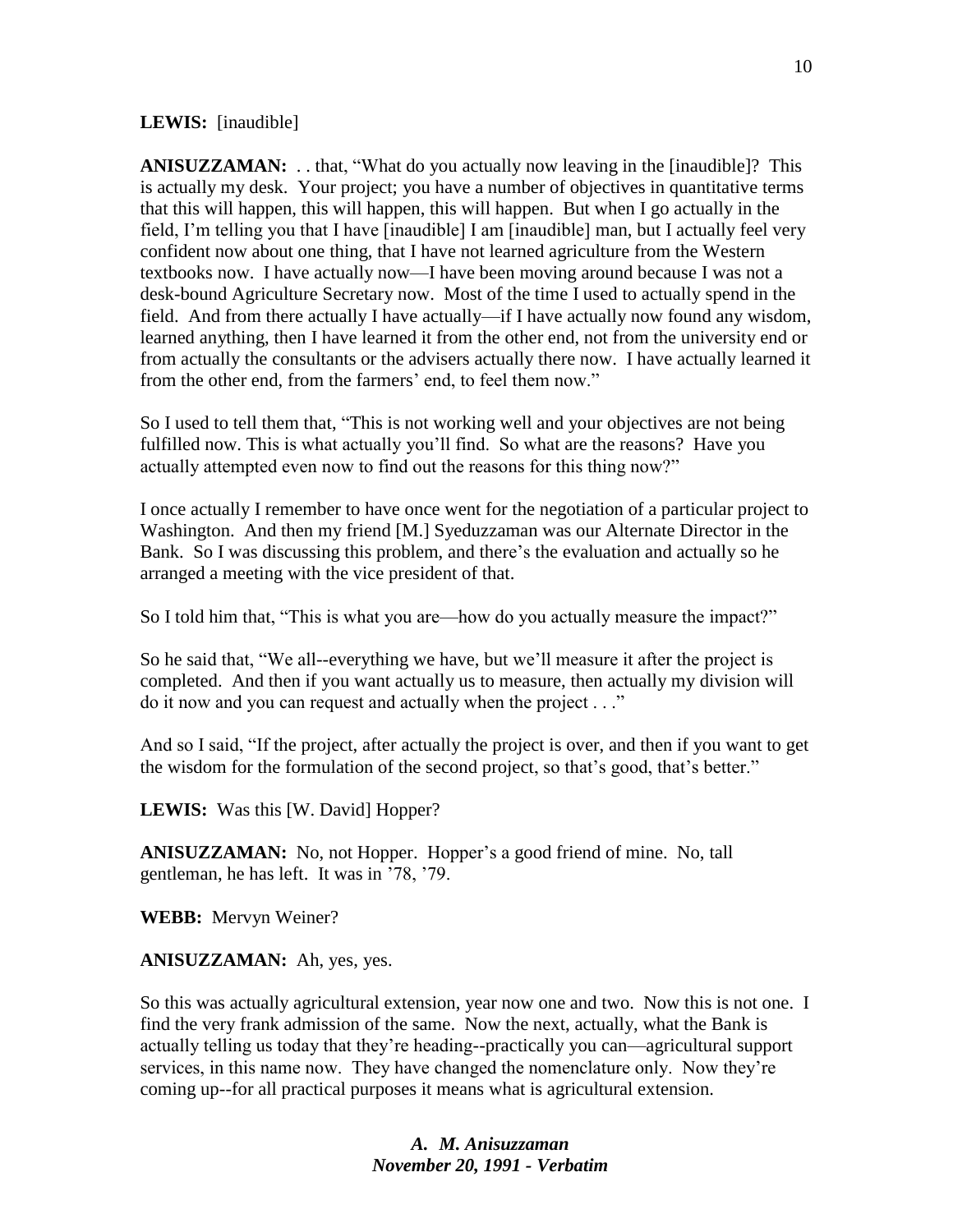Here now for the phase three. Now if you read actually the appraisal report and they have rightly, after a long time, after you have spent millions if not billions of dollars, now you have realized that, yes, you have unnecessarily set up a very big bureaucracy. It is not cost-effective, and this big bureaucracy is now creating actually the problems hardest for the flow of information from here, there, to into the field. And that is why what they are suggesting that this shall have to be changed. This is the basic, actually, the message that has been conveyed.

And when—and unfortunately for the Bank and fortunately for me, I came back as the Minister. And they were actually--this project was ready for actually the negotiation, and I wanted to kill it. So he was trying--he came and saw me that, "You cannot do it now. It will bring a bad name for the Resident actually, the office over here," this, that and the other. So and then there was a compulsion, actually, because we are at the receiving end now, so that actually the compulsion was there. So very reluctantly, unwillingly, I had to, as a minister also, I had to swallow the bitter pill. And then with a little bit of actually– send, actually, the team now for the negotiation, and we give them actually the guideline that this is what you should try to neutralize there during negotiations. That was not there. This never actually happens. Now, I know that during—the trick of the business so this has never . . .

So this is what the Bank is saying.

I would like to say the same thing for the agricultural research also. Bank has come with the other donors in a deep [inaudible] for agricultural research. Now, what has—yes, one thing I—because life is always actually the--you have the mixed, you see. If I say that no, nothing has happened, we have taken, the Bank has actually given this assistance and nothing has happened, this will not be correct, yes, that what we call in Bengali now (even I found it [inaudible] English actually idiomatic expression also) that even the dark--to quote from actually [inaudible]--even the darkest cloud has a silver lining. So this is something like that now. Yes, because it has—in agriculture—but the basic thing has not been achieved.

Yes, when, in '67 everyone used to complain that the union agricultural assistant (the agricultural assistant was the extension worker at that) is not educationally equipped, number one, so he cannot actually gain the confidence of the farmers. If the farmers come up with a problem now, he cannot prescribe the right type of—so his credibility is gone. And an agriculture extension worker at that level, now, if the farmers actually now do not have any faith in him now, if they come with a problem, base problem, and that fellow actually neither he knows agriculture--he may have actually spent all his life in the urban areas so he doesn't know--nor if I have not equipped him educationally now, then he cannot. The farmers understand it well now, however uneducated, illiterate they might be, so they actually—they argue in his face, "There's a useless fellow." The government function, in their eyes, in the eyes of the people now, they're actually useless type of persons, actually kept by the government for their exploitation. This is what they feel now. Let us admit the facts. This is our image in their eyes now, who we want to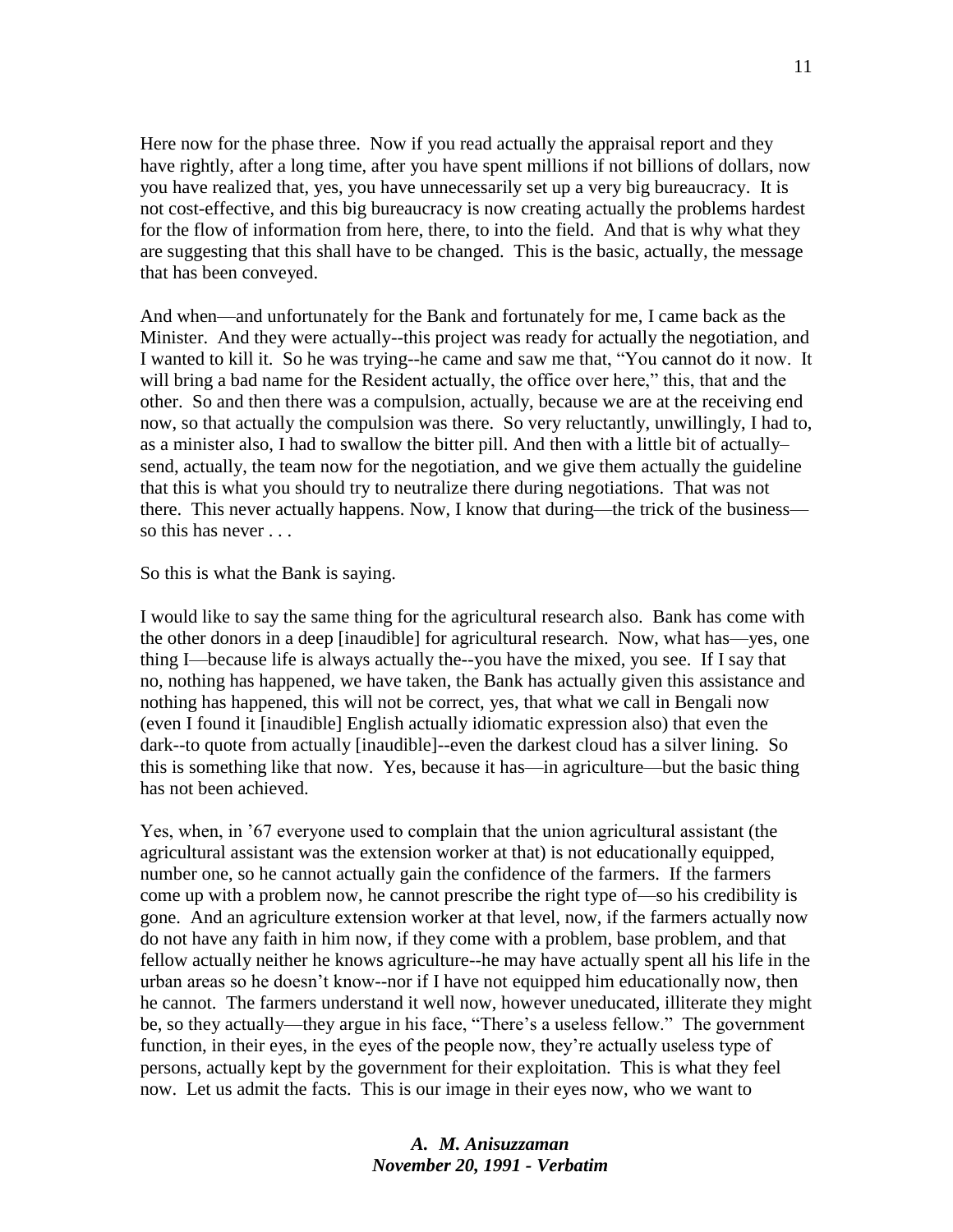[inaudible]. The credibility is gone. And if the credibility of the agricultural extension is gone, then what is the [inaudible]?

So there were two problems. There was another complaint in those days, my initial days, that agricultural extension—actually the assistant of the officer--he's never available in his locality. He used to come to—he usually comes to the district officer once in a while for collecting his checks now. That is actually. So we used to argue a lot that, and we used to administratively enforce the presence, the twenty-four hours presence, but we found that that was a very difficult actually to achieve. And then my—actually, the boss was, '78, he got training in Pakistan, and so they came—Hassan [phonetic] used to tell me that, "You are actually chasing the wild goose now. How can—you cannot actually go and visit and enforce their presence now in their locality for--because how can you blame them?" He used to tell me, in a very pointed way, that, "A man now he doesn't have any roof over his head, he doesn't have any place to stay at that living, he cannot hire a house, and you do not pay him enough, there is no actually provision for his houses, he has to stay as the guest of actually someone. So how can--he has his family, and he has his—to put it this way, he has the human urges now so how can he actually how can you expect him? You are unnecessarily chasing the wild goose. It will not . . ." And I found that it was not producing. If I'm actually catching him in agricultural extension, so he actually used to stay for a couple of months over there. And then he used to find out that actually I cannot come back to his station for another five, six months. Now I am used to meddling, actually. We worked through the whole thing. Awful.

So what were the problems I have covered? My point is I am driving at. Yes, year now one and two, it was a mixed package, it has given us something. If I say that it was totally actually nothing, that would be a—that would not be real. Yes, so through these things, what we have done, we have built the physical presence, we have provided the Indian agricultural assistant; he has a beautiful roof over his head. He has been provided now through this project, these actually agricultural research, extension and research program, now good by any standard, Bangladeshi standard. He has a good house to stay over there. We have made him more mobile. We have provided him with a bicycle, this, that and the other. Then there used to be a problem now. Actually, he's actually [inaudible] this, that and the other. So that thing has been done. This is an achievement and without that actually the project possibly we could not have achieved these things with our own local resources for a long, long time to come. So this is an achievement.

But there are other things have been lost. Now, say, agricultural research will make this point very clear. Agricultural research now—I started in 1974; there was nothing. Doctor [Kazi M.] Badruddoza, he's now an emeritus professor here. So we were together in Karachi. So he was executive vice chairman Pakistani Agricultural Research Council, so he knew well on that. So I told him that nothing is happening in agricultural--research is not giving us. We want—I—we are actually short, deficit in what? In edible oil, right? So what can be done?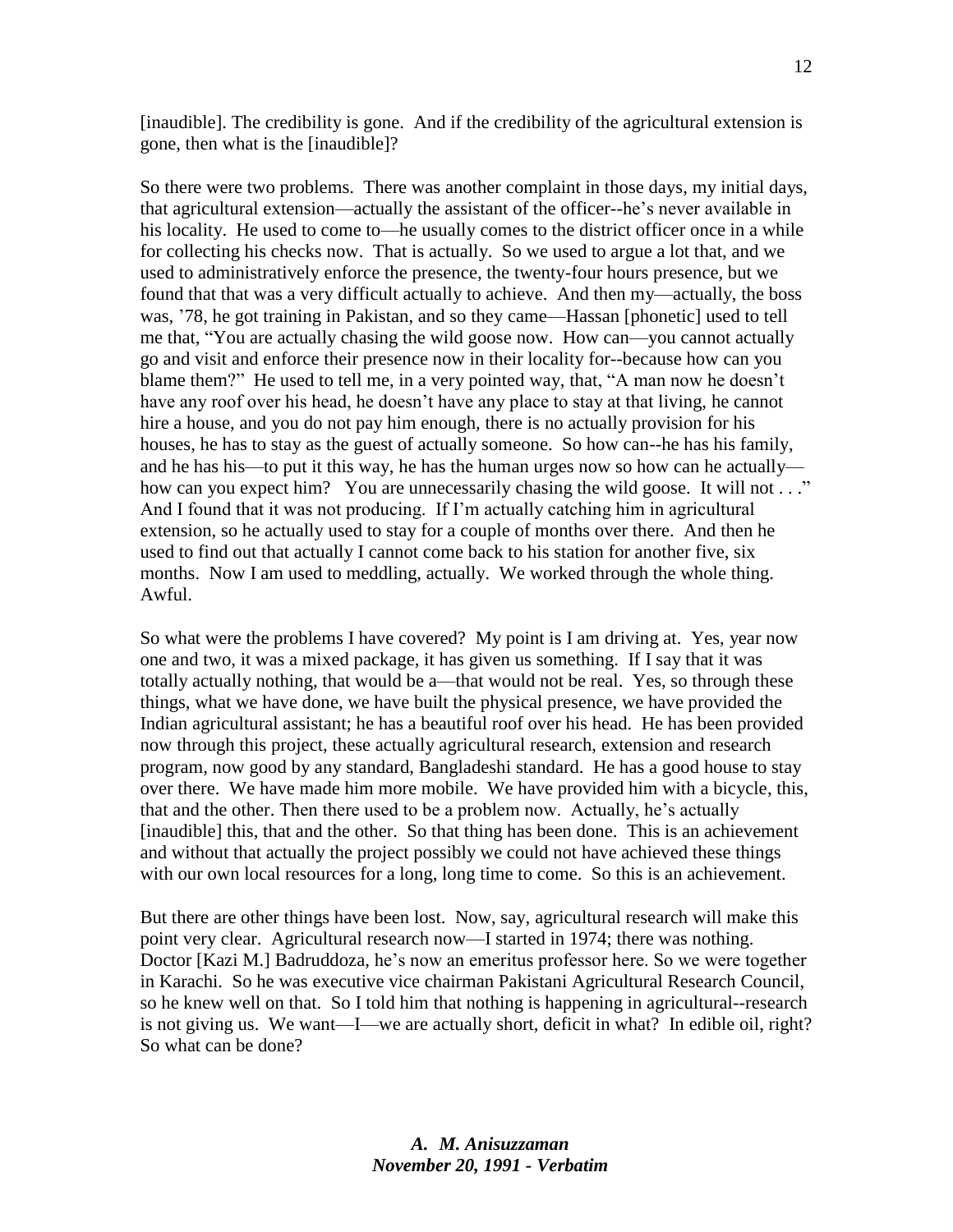The traditional areas now, where the people live, farmers used to grow groundnuts, in the good old days now, in 1930s. Now they have switched over to something else now. They're not growing it. So when I actually—I just used to inquire of them, "Why don't you grow?" Because this is also needed, and in the meantime government now invested—we located those areas, and we thought that possibly the marketing is the problem. If we can actually just ensure the payment of the economical, reliable price to the farmers, farmers will revert. And we set up a very expensive type of groundnut mill in the Industrial Development Corporation, but no one was—because there was—the raw material was not there.

So I was actually—I was actually deputy commissioner in that district. During my days I used to find that the farmers were growing plenty of early winter groundnuts. Then I started talking to the old men I knew, and then they said, "Nothing, this will not be done because you have taken another action in the program, expansion of irrigation program, and then green revolution. Now, in the good old days now, in '30s, '40s, '50s, early '60s, during winter it was not possible for the farmers to grow anything other than these groundnuts which can be grown in the [inaudible] but now you have pushed pawpaws, you have pushed [inaudible], you have pushed, actually, and supplying these at a throwaway price to the farmers now. And you have given a miracle variety of paddy also"—I have eight. Now, you actually--farmers are not fools now. Now the paddy, he can grow now with paddy during the dry season also. That what is the yield of the paddy and what is the yield of this one? You're actually the degenerated, age-old groundnut varieties.

So we get the task that yes, let us do something for the development of a suitable, highyielding variety of groundnut and then possibly we can actually persuade the farmers to—and automatically they would be persuaded.

Then we were told that the infrastructural facilities do not exist. Man for--qualified manpower we do not have. Then, yes, I started actually picking—those were very difficult days, now, in '74—USAID [United States Agency for International Development], I knew actually LaFew [phonetic], so I told him that, "Why not actually why don't you actually—you have taken actually an interest for the development of agricultural research in Pakistan and also why don't you."

So they were saying, "Politically the country is not actually, now, it is not the convenient time for a massive investment. And then again, you do not have a suitable man; you cannot provide leadership also."

So I said, "What do you want? If I actually did this Doctor Badruddoza now?"

So they actually knew him well now from the Pakistani days. So they said, "Yes, that will be actually the one hurdle you can cross. If you can guarantee that he will be the director"—we used to call him the director of agricultural research.

So I said, "All right. This is done. He will be."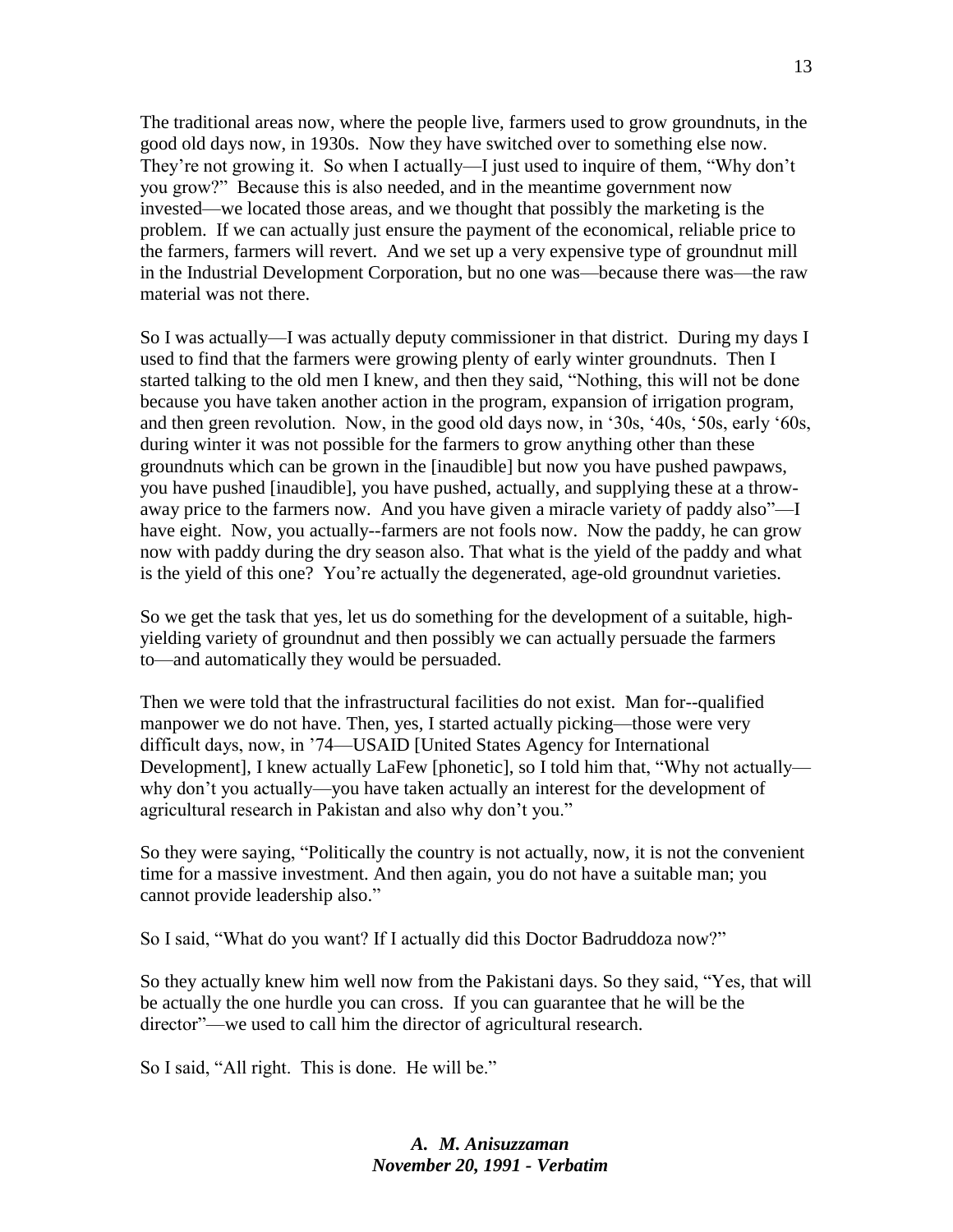And then they provided—then the World Bank came ARP I, Agricultural Research I, II, this that and the other.

But then what? You have not developed technology, test of the [inaudible] meeting, technology, actually, whatever they may claim—the research scientists—that I have developed a very good technology, but I used to tell them that actually, "Look here. Wait. Let me see actually how soon actually it is adopted by the farmers because whether the technology you have developed that is good or bad, I will not as an administrator, as a layman, [inaudible] man, I will not, I don't actually—don't tell me about, show me your papers, this, that and the other. And high-sounding, actually, don't come and tell me about your jargons now. I will actually wait for a year or two now to find out how fast the farmers are responding to your technology. If the farmer actually the technology you have generated, if it is actually really good, then there is no reason why the farmer should not actually respond to it. And if they do not respond, then this is a totally actually—however good--this may be good for the American farmers or for the other farmers, but for my purpose now it is totally useless. I do not pay actually any attention to it, your work."

Now, what we found. Plus side? Yes, we have built the infrastructure facilities. We have trained manpower. When I started, there were four Ph.D.s of the old days in agricultural research; now we have about two, three hundred or maybe even more than that, agriculture Ph.D.s now. But are they producing their research? No. Because this is what I used to tell my good friends now when they were formulating that, "You shall have to be very careful about: you take a man for a Ph.D. in the Western universities, he cannot interact with his guide over here because for all the many years now, during his impressionable age now, he has gone through a process of commit and knowledge management, so he doesn't know how to pick up actually the sensations from the field now. We have not actually developed his empirical vision. He has not learned this skill, picked up the skill and the art of actually learning from the field, from the realities of life now. So these Ph.D.s now, they are not also producing research, and they are not generating technologies now which is likely to be useful to the farmers now. They are number one: annual report. 'Oh, I have done this thing, I have done this thing, I have done this thing.' When it comes--how far this is actually, has been gone into the field? Almost zero."

During those days actually I could come to know—this was particularly during my stays, actually, I went once to my good friend Stephen Biggs, now. He was Ford Foundation, second man over here. He was in CIMMYT [International Maize and Wheat Improvement Center] there. So he actually—I actually from him now I learned the concept of participatory agricultural research and development, and he handed over the three [inaudible]: "You will find answers to all your questions now in that." They call them--the publications with the participatory concept of research and agricultural development. The opening, actually, the chapters, tells me [inaudible] that--usually the donors now—what actually type of, actually the framework and the design and the conceptual framework and the adoption, which has been discarded by the West long after the Second World War, and then there has been new things. So the parties—this is